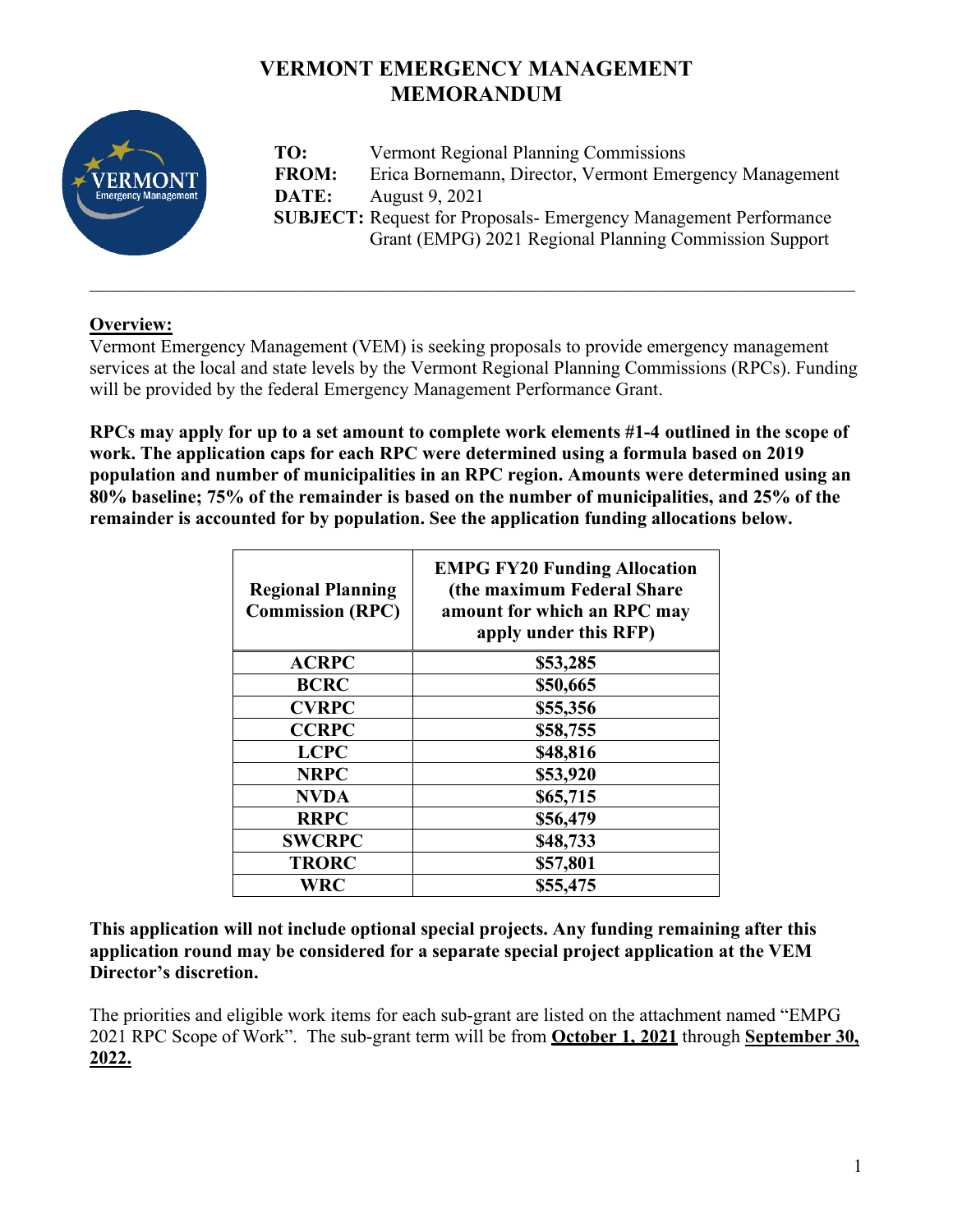#### **Application Requirements:**

As part of the EMPG Application, all applicants will need to provide the following:

#### i. **Complete EMPG 2021 Application:**

The application must detail how each RPC proposes to complete the tasks in the Scope of Work and the cost associated. The FY 2021 EMPG RPC Subgrant program has a costshare requirement. The budget must identify the source(s) of 50% match requirement for these funds. Match may be cash (hard match) or documented third-party in-kind time/services (soft match) (provided these are for activities that would ordinarily be paid for under the grant), or other types allowed by 44 CFR 13.24. Eligible EMPG RPC Subgrant program recipients shall agree to make available non-Federal funds to carry out an EMPG award in amount not less than 50 percent of the total project cost. In other words, the Federal share applied toward the EMPG budget shall not exceed 50 percent of the total budget as submitted in the application and approved in the award. Indirect Costs are allowable only if there is a federally approved Indirect Cost Rate Agreement, and these charges must be separate from all hourly rates.

#### **B. A copy of your most recent organizational audit.**

#### **C. A copy of your most recent Certificate of Insurance:**

- i. A copy of your Certificate of Insurance validating current insurance coverage.
- ii. Before commencing work on this Agreement, the Party must provide certificates of insurance to show that the following minimum coverages are in effect. It is the responsibility of the Party to maintain current certificates of insurance on file with the State through the term of the Agreement. No warranty is made that the coverages and limits listed herein are adequate to cover and protect the interests of the Party for the Party's operations. These are solely minimums that have been established to protect the interests of the State.

*Workers Compensation*: With respect to all operations performed, the Party shall carry workers' compensation insurance in accordance with the laws of the State of Vermont. Vermont will accept an out-of-state employer's workers' compensation coverage while operating in Vermont provided that the insurance carrier is licensed to write insurance in Vermont and an amendatory endorsement is added to the policy adding Vermont for coverage purposes. Otherwise, the party shall secure a Vermont workers' compensation policy, if necessary to comply with Vermont law.

*General Liability and Property Damage*: With respect to all operations performed under this Agreement, the Party shall carry general liability insurance having all major divisions of coverage including, but not limited to:

Premises - Operations Products and Completed Operations Personal Injury Liability Contractual Liability The policy shall be on an occurrence form and limits shall not be less than: \$1,000,000 Each Occurrence \$2,000,000 General Aggregate \$1,000,000 Products/Completed Operations Aggregate \$1,000,000 Personal & Advertising Injury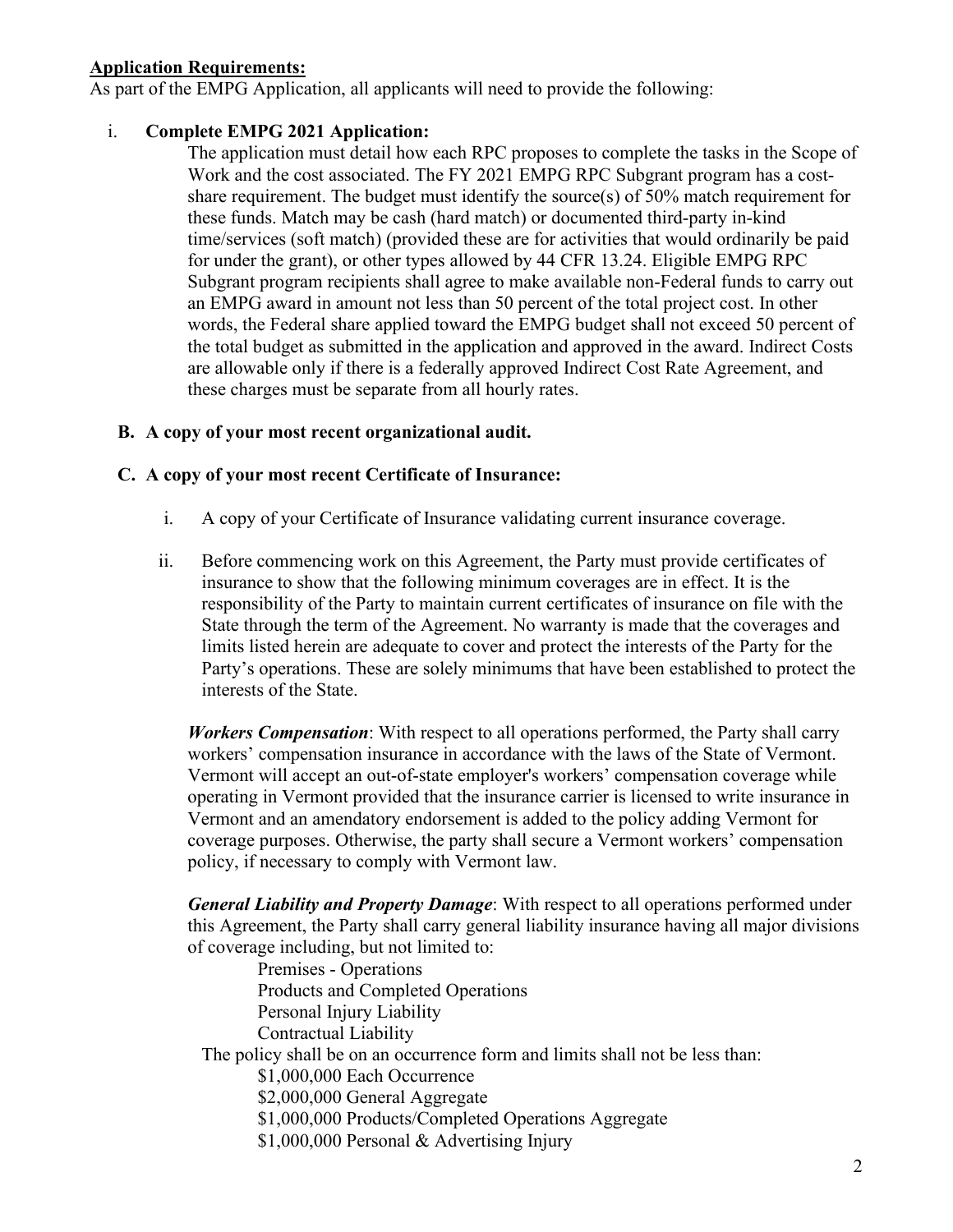*Automotive Liability:* The Party shall carry automotive liability insurance covering all motor vehicles, including hired and non-owned coverage, used in connection with the Agreement. Limits of coverage shall not be less than \$500,000 combined single limit. If performance of this Agreement involves construction, or the transport of persons or hazardous materials, limits of coverage shall not be less than \$1,000,000 combined single limit.

*Additional Insured.* The General Liability and Property Damage coverages required for performance of this Agreement shall include the State of Vermont and its agencies, departments, officers and employees as Additional Insureds. If performance of this Agreement involves construction, or the transport of persons or hazardous materials, then the required Automotive Liability coverage shall include the State of Vermont and its agencies, departments, officers and employees as Additional Insureds. Coverage shall be primary and non-contributory with any other insurance and self-insurance.

*Notice of Cancellation or Change*. There shall be no cancellation, change, potential exhaustion of aggregate

*The above is from Attachment C: Standard State Provisions from State of Vermont Bulletin 3.5, Procurement and Contracting Procedures, revised July 1, 2016.* 

### **D. A copy of your approved indirect rate proposal.**

#### **E. Quotes for equipment purchases (if applicable)**

- i. Equipment Quotes (if applying for equipment):
- ii. Three (3) quotes must be submitted for all single items valued at more than \$100.00 per unit. Because the Code of Federal Regulations, 2 CFR part 225, requires full and open competition while procuring grant-funded equipment, a sub-recipient must obtain and provide multiple quotes for any equipment purchased with federal funds. Geographical preference and/or sole source will not be sufficient to comply with the competitive procurement requirements.
- iii. If  $(3)$  quotes are not provided, the applicant must explain the reason why three quotes were not submitted.
- iv. The applicant must indicate in their application the AEL# of any requested equipment.

#### **F. System for Award Management information:**

Applicants must have a valid DUNS number and be currently registered with the System for Award Management (SAM) per the Federal Funding Accountability and Transparency Act (FFATA).

#### **G. Completed Financial Risk Assessment information:**

To meet the Code of Federal regulations, the Vermont Department of Public Safety (DPS) requires all agencies to complete a financial risk assessment survey [\(https://www.surveymonkey.com/r/VTDPSrisksurvey\)](https://www.surveymonkey.com/r/VTDPSrisksurvey). This should be completed by your agency's fiscal agent annually.

#### **H. Procurement Policy**

i. Organizations receiving funding must follow their own established procurement policies or revert to the State of Vermont's procurement policy. The policy must be in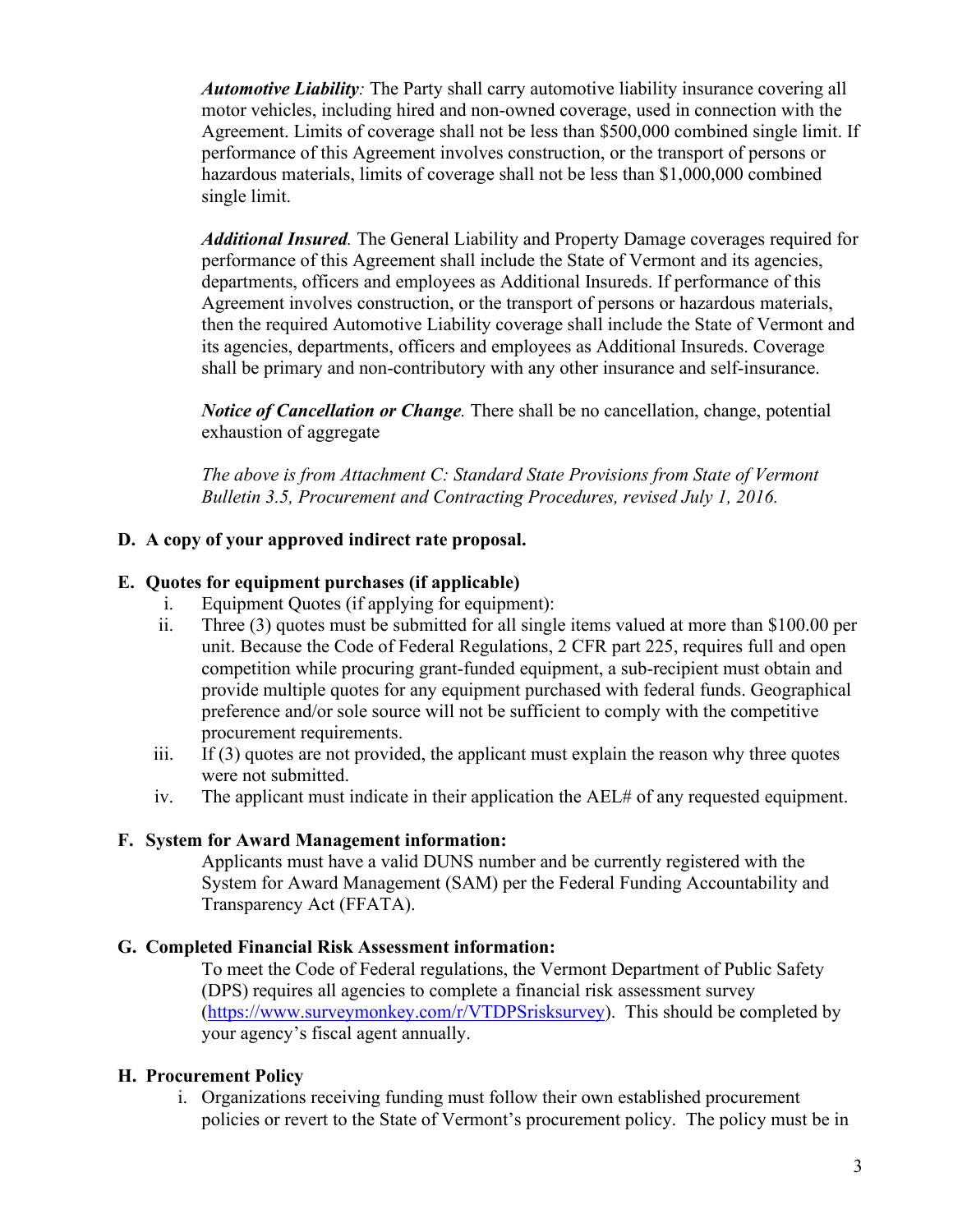writing and submitted to VEM. Procurement policies must conform to applicable Federal law and the standards identified in **2 CFR part 200:** [\(http://www.ecfr.gov/cgi-bin/text](http://www.ecfr.gov/cgi-bin/text-idx?SID=289fd4edcc40f3b0cb6a4bd62aa39dbf&node=pt2.1.200&rgn=div5)[idx?SID=289fd4edcc40f3b0cb6a4bd62aa39dbf&node=pt2.1.200&rgn=div5\)](http://www.ecfr.gov/cgi-bin/text-idx?SID=289fd4edcc40f3b0cb6a4bd62aa39dbf&node=pt2.1.200&rgn=div5)

## **I. Environmental and Historical Preservation**

In order to facilitate any construction projects (equipment or facility), organizations should ensure they submit a FEMA Environmental and Historical Preservation (EHP) form. This form is required by FEMA to ensure there will be no adverse impacts to EHP for the proposed project. DPS will facilitate in the submittal of this form to FEMA, however, applicants must ensure they complete the form as best as possible. The form is found here:<http://bit.ly/2wicIla>

#### **Program Reimbursement:**

On a quarterly basis, sub-grantees will need to submit with each reimbursement request:

- DPS Financial Report Form;
- Detailed Reimbursement Sheet;
- Detailed supporting documentation for all expenditures- including match (timesheets, payroll reports, general ledger reports, invoices, receipts, etc.);
- Any additional information to justify expenditures.

#### **Application Details:**

Applications will not be reviewed by VEM unless **all** requirements under "**Application Requirements**" are submitted and complete. Assistance in completing the application or additional questions can be forwarded to Lee Dorf at 802-585-0885 or [Lee.Dorf@vermont.gov.](mailto:Lee.Dorf@vermont.gov)

#### **Application Deadline:**

All applications must be **SUBMITTED** at the Vermont Emergency Management office by *Close of Business on Wednesday, September 1, 2021*. Applications are only being processed through an online form found here:<https://form.jotform.com/211526229519153>

# **Application Evaluation:**

- 1) Each application will be reviewed based on the criteria outlined in the Scope of Work and quality of application details. Applications should be submitted using the online format provided, and should cover the following, for each scope element:
	- a. Task Description (multiple may be used for each scope element):
		- i. Description of work required for a task and how it will be accomplished.
	- b. Deliverables:
		- i. What will be accomplished through a task, as defined in the **Reporting Requirements** of the Scope of Work document.
	- c. Milestones:
		- i. Definition of milestones that will show progress toward completion of one or more deliverables.
	- d. Core Capability:
		- i. What core capability gap does this improve or sustain? A list of identified core capability gaps from the 2020 THIRA/SPR can be found in the Scope of Work document.
	- e. Direct Costs: